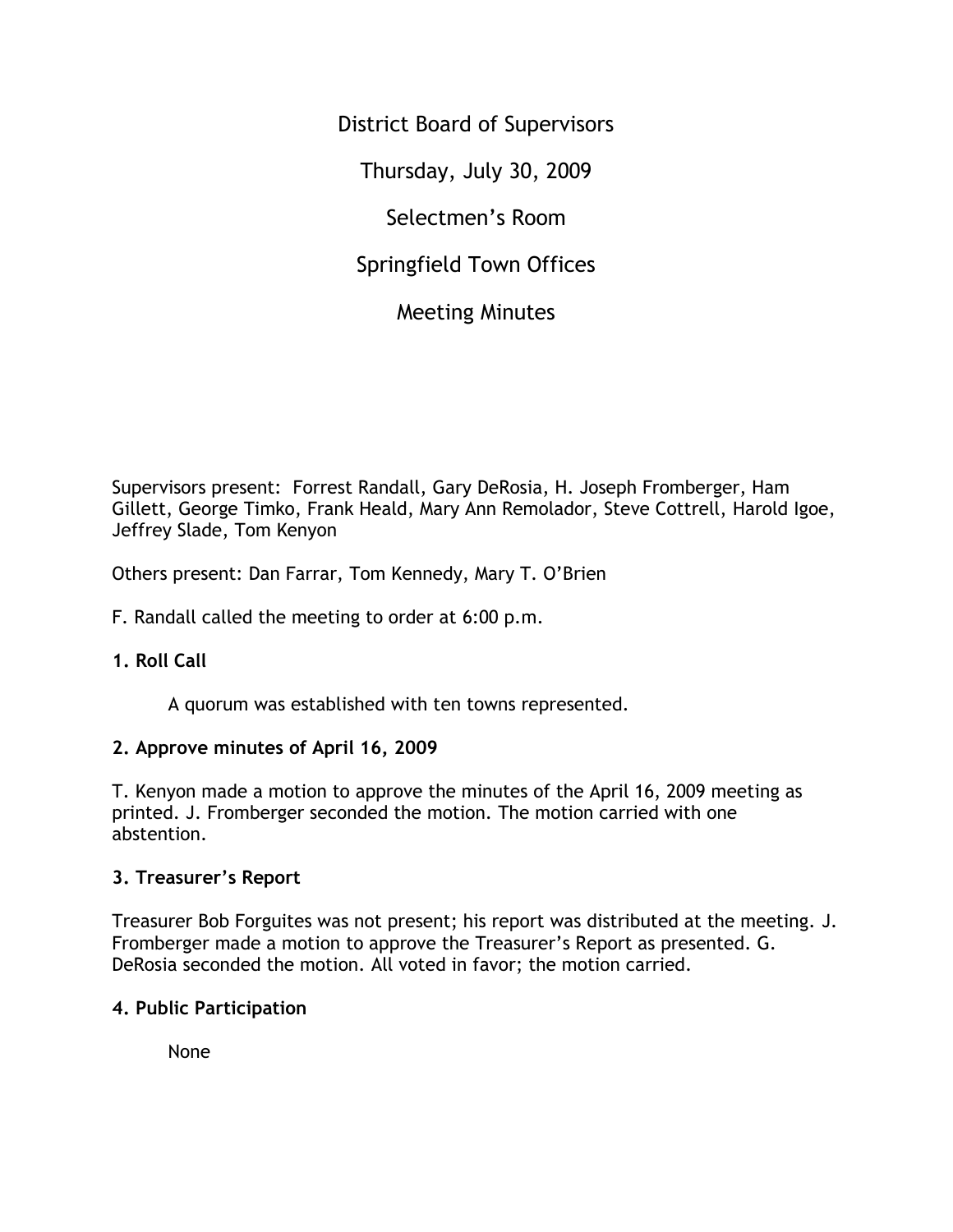## **5. Discussion of Electronics Collection**

M. O'Brien talked about the recent recycling coordinators' field trip to visit CRT Recycling in Portsmith and Dover, New Hampshire. The consensus of the coordinators was that CRT is a reputable business.

### **6. District Manager's Report**

• Amendment of Bylaws

T. Kennedy discussed his work on updating the bylaws. T. Kenyon asked for a draft copy in advance of a vote.

• Request for Proposal (RFP) for Solid Waste Contract

T. Kennedy talked about developing a solid waste contract rfp to see what responses the District will receive. Household hazardous waste collection and recycling services will probably be included in the rfp. The goal is to send the rfp out in January 2010.The current contract expires in July 2010.

• Operations Plan

T. Kennedy noted that the plan should be for three to five years. He asked what the district wants to take on, where does it want to go with programs and services.

• Pilot Organic Composting Project

T. Kennedy discussed trying a small pilot with a couple of farmers in the non-winter months. He will discuss this further when more information is available. H. Gillett discussed Burr and Burton's successful composting project and Manchester's Elementary/Middle School's project. T. Kennedy wants to talk with Mark Curran at Black River Produce. M. A. Remolador wondered about including yard waste. T. Kennedy said it will depend on the farmer.

• Discussion of Establishing Small Transfer Facility in Grafton

T. Kennedy talked with Grafton several months ago.He's been talking with Bill Kearns, too.Maybe a facility could go in where the existing stump dump is located.

T. Kennedy noted that there has been an ongoing discussion with an individual in Windsor who would like to privatize the Windsor Recycling Center.

T. Kennedy discussed the restructuring at the State, e.g., numerous layoffs in the Waste Management Division. He will send updates of that ongoing process to the supervisors.